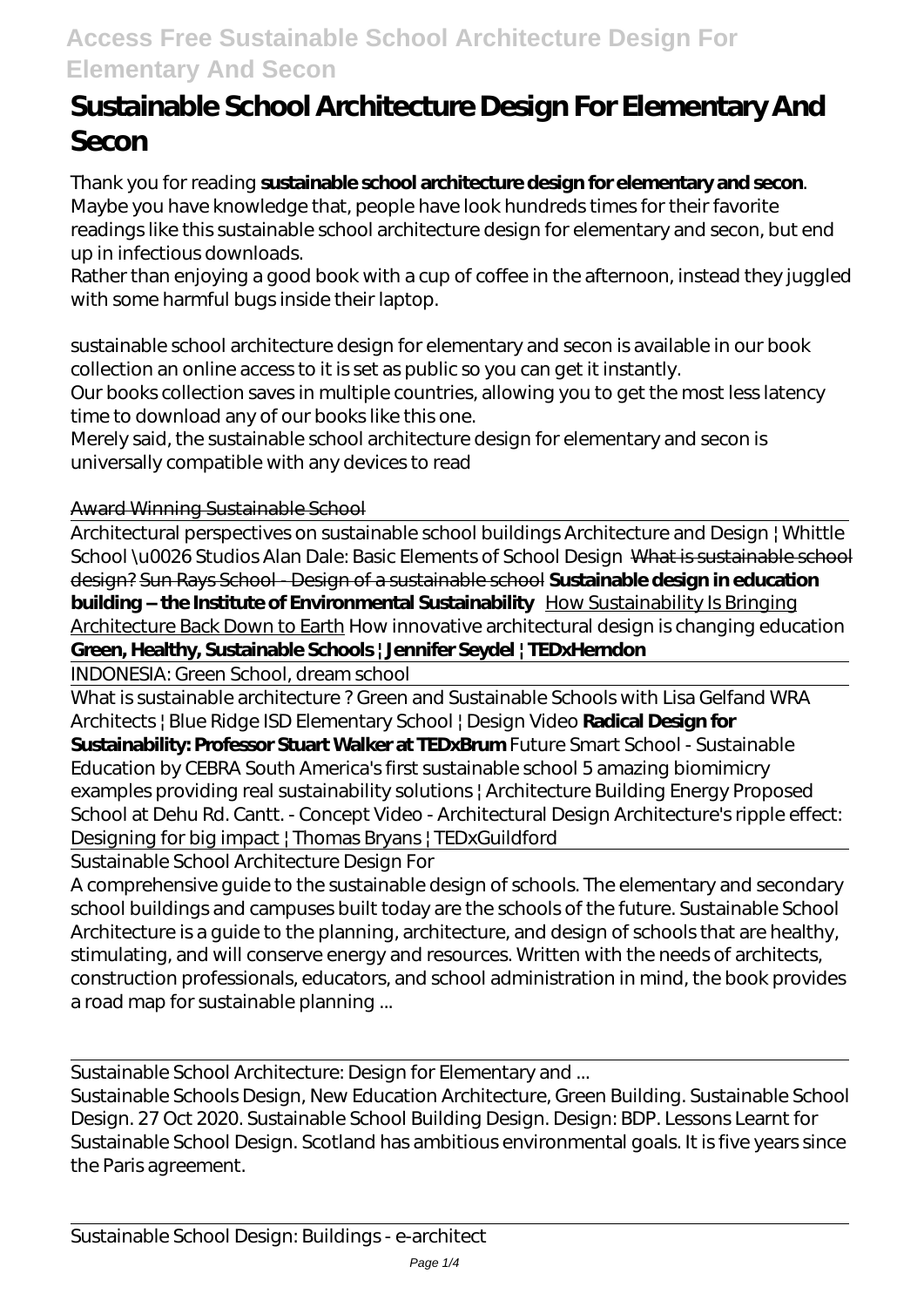### **Access Free Sustainable School Architecture Design For Elementary And Secon**

The design embodies sustainable principles and explores the possibility of incorporating a renewable energy source, such as wind turbines and photovoltaics, to exceed carbon neutral. Every school project starts with extensive consultations with the stakeholders – a process of collaboration that is central to BDP' s way of working.

Lessons Learnt for Sustainable School Design | BDC Magazine Sustainable design also plays a major role in the projects H+AA undertakes. One of their most recent projects was the renovation for the Burlingame Intermediate School, south of San Francisco. The...

Sustainable School Design: How Hamilton + Aitken ... The digital exhibition, entitled Sustainable Design for a Better World, features work completed by Master of Architecture graduates that studied as part of the Architecture and Sustainable Design ...

SUTD architecture students present Sustainable Design for ... Design and Construction of Sustainable Schools. Following two highly successful field trips to Norway and Germany organised by GAIA Research and GAIA Architects respectively, (involving a number of private and local authority architects, building services and structural engineers, planners and sustainability officers involved in school design), the Scottish Executive commissioned Sust. to work with GAIA to develop two publications – one on case studies of the schools visited and a second ...

Design and Construction of Sustainable Schools – A&DS Design&Construction of Sustainable Schools looks at some examples of recent sustainable school buildings in Norway and Germany, with a view to informing the development of our school estate in Scotland. The book will be of interest to everyone involved in school design.

Design and Construction of Sustainable Schools – Volume 1 ... Building design plays an important role in improving quality of life and human well-being whilst also helping with climate change mitigation and adaptation. MArch: Sustainable Architecture offers architects an ARB-prescribed Part II qualification drawing on CAT's 40 years of experience in sustainability practice.

MArch Sustainable Architecture - Centre for Alternative ... University of Oregon students spotlight five sustainable urban design proposals Five architecturestudents from the University of Oregon present their visions of a Centre for Democracy and...

Sustainable architecture | Dezeen The Waldorf School in Fredrikstad, Norway uses LED lighting to great effect. The structure has a distinctly modern design that promotes indoor air and light quality. When the large, strategically placed windows are flooding the interior with natural light, a unique selection Page 2/4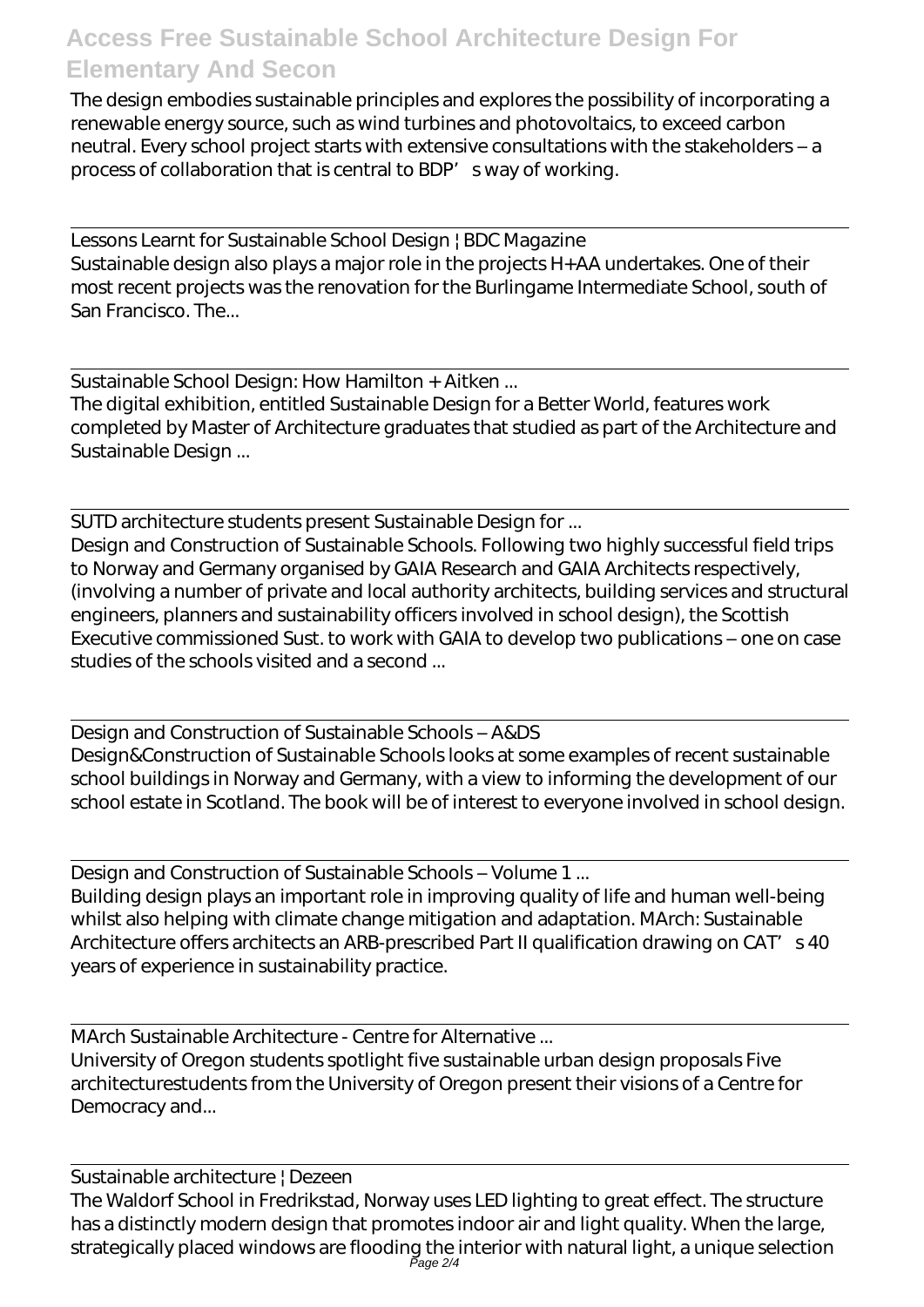#### of hanging LED bulbs does the trick. 10. Sustainable Wood Decking

17 Sustainable Architecture Design Ideas - Kebony USA Sustainable architecture is not an understanding of architecture from scratch; rather it is a holistic approach which contains all approaches, traditional or modern; which has a high concern for the environment; and which requires future-oriented designing. The most known of the definitions on sustainable architecture comes from Guy and Farmer.

"Sustainability" Education by Sustainable School Design ...

Architecture Design & sustainability. Design & sustainability. The Cluster for Research and Design & Sustainability (CriDS) at the University of Strathclyde draws together research expertise in sustainable architecture and urbanism, studies on the identification of social ecologies and environmental systems for supporting resilient communities, innovations in solar design technology, improvements in health, and advances in education for sustainable development..

Design & Sustainability | University of Strathclyde The Environment, Sustainability and Technology in Architecture (ESTA) Research Group investigates. low and zero carbon architecture; life cycle analysis and operational and embodied carbon in sustainable design; the impact of climate change on building performance; daylight and biophilic design; buildings and climate in different cultural contexts

Environment, Sustainability and Technology - School of ... Buy Sustainable School Architecture: Design for Elementary and Secondary Schools 1st (first) edition by Gelfand, Lisa, Freed, Eric Corey published by Wiley (2010) Hardcover by Freed, Eric Corey Gelfand Lisa (ISBN: ) from Amazon's Book Store. Everyday low prices and free delivery on eligible orders.

Sustainable School Architecture: Design for Elementary and ... Sustainable architecture is not an understanding of architecture from scratch; rather it is a holistic approach which contains all approaches, traditional or modern; which has a high concern for the environment; and which requires future-oriented designing. The most known of the definitions on sustainable architecture comes from Guy and Farmer. In their study in 2001, Guy and Farmer examined sustainable architecture under the headings of eco-

"Sustainability" Education by Sustainable School Design CEBRA and SLA Design a School for The Sustainable City in Dubai. Designed by CEBRA. CEBRA, in collaboration with landscape architect SLA, has designed the Sustainable School for The Sustainable City in Dubai.